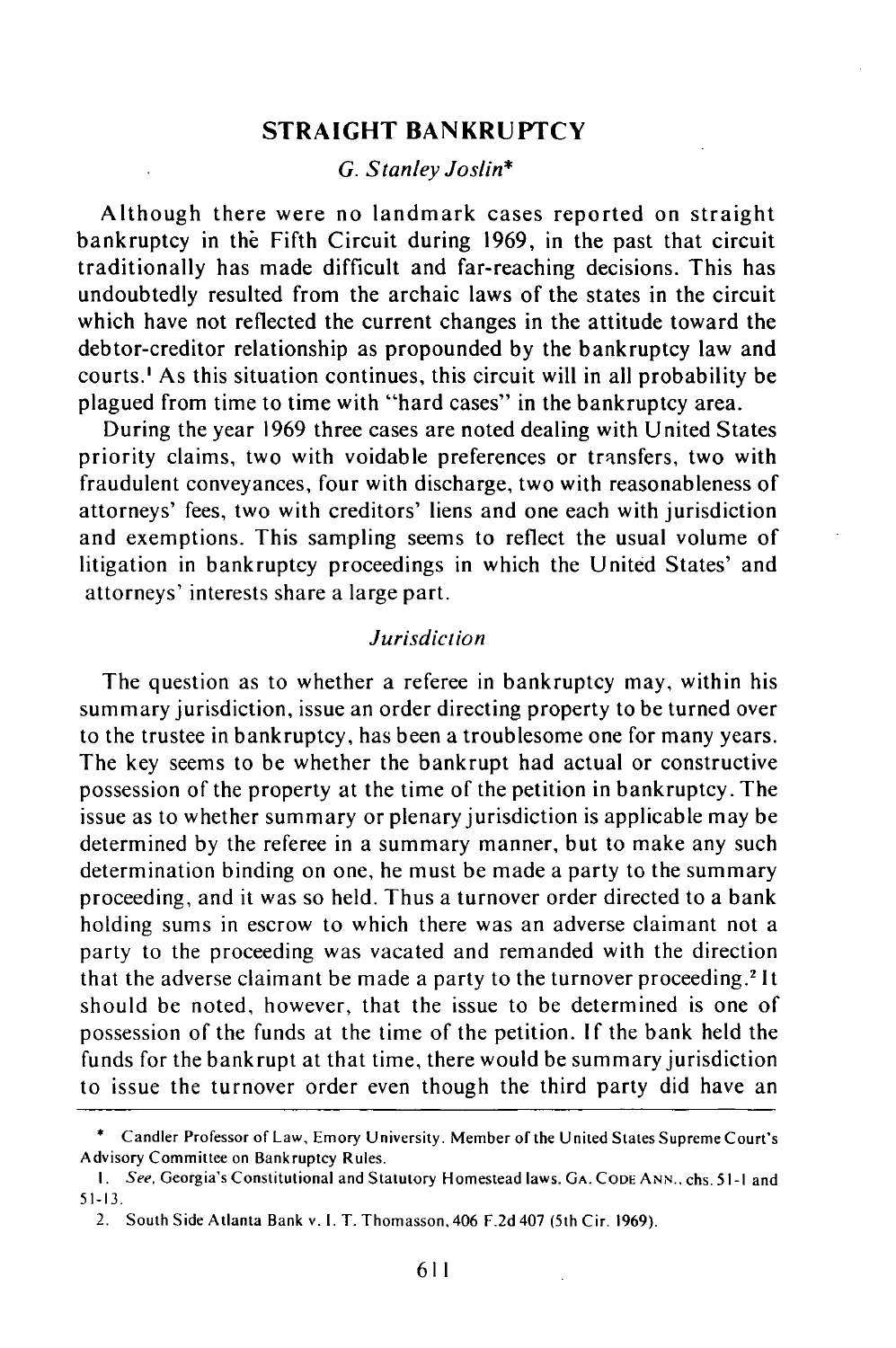adverse claim. The adverse claim would then have to be asserted in the bankruptcy proceeding.

# *Creditors' Liens*

As to liens in bankruptcy, it was held that under the controlling state law (Florida) an execution lien attached only to tangible property and not to choses in action and, therefore, the lien was good as against funds in the hands of the trustee which were proceeds from the sale of such tangible property, but no lien attached to other funds in the hands of the trustee.3 This is the usual treatment of this problem. However, the laws of the states governing the creation of a judgment lien are very divergent and must be carefully observed for the beginning point of a problem such as this.

In another lien case,<sup>4</sup> pursuant to a security device (factoring) under Alabama law, a lien was given to secure "loans and advances" and "for all indebtedness and liabilities of every kind of the Borrower to Lender, hereinafter owing."<sup>5</sup> A few days thereafter a lease was executed between the same parties, in which they were designated lessor and lessee. Later the party who had given the lien became indebted under the lease and the question was whether this became secured by the security device. The court said that the parties did not relate the two transactions and that there was no nexus between them and therefore, the lease indebtedness was not secured by the former. This case could easily have gone either way. It may be that the court relfected an attitude restricting the use of the floating lien which is a commendable one. Certainly, the granting of a lien "for all indebtedness and liabilities of every kind"<sup>6</sup> could be interpreted to include later rent claims.

#### *Discharge*

As is the normal situation, the most numerous cases, dealt with the right to a discharge in bankruptcy. Since this is the most important element in a personal bankruptcy and an adverse decision is so devastating to the bankrupt and advantageous to the creditors, the issue is often hotly contested.

In *Leachman v. MitchelF* the referee found that the bankrupt did not

<sup>3.</sup> Willardv. Petruska,402 F.2d 756 (5thCir. 1969).

<sup>4.</sup> National Acceptance Co. of America v. Blackford, 408 **F.2d** 20 (5th Cir. **1969).**

**<sup>5.</sup>** Id. **at21.**

<sup>6.</sup> Id.

<sup>7.</sup> 402 **F.2d** 765 (5th Cir. **1968).**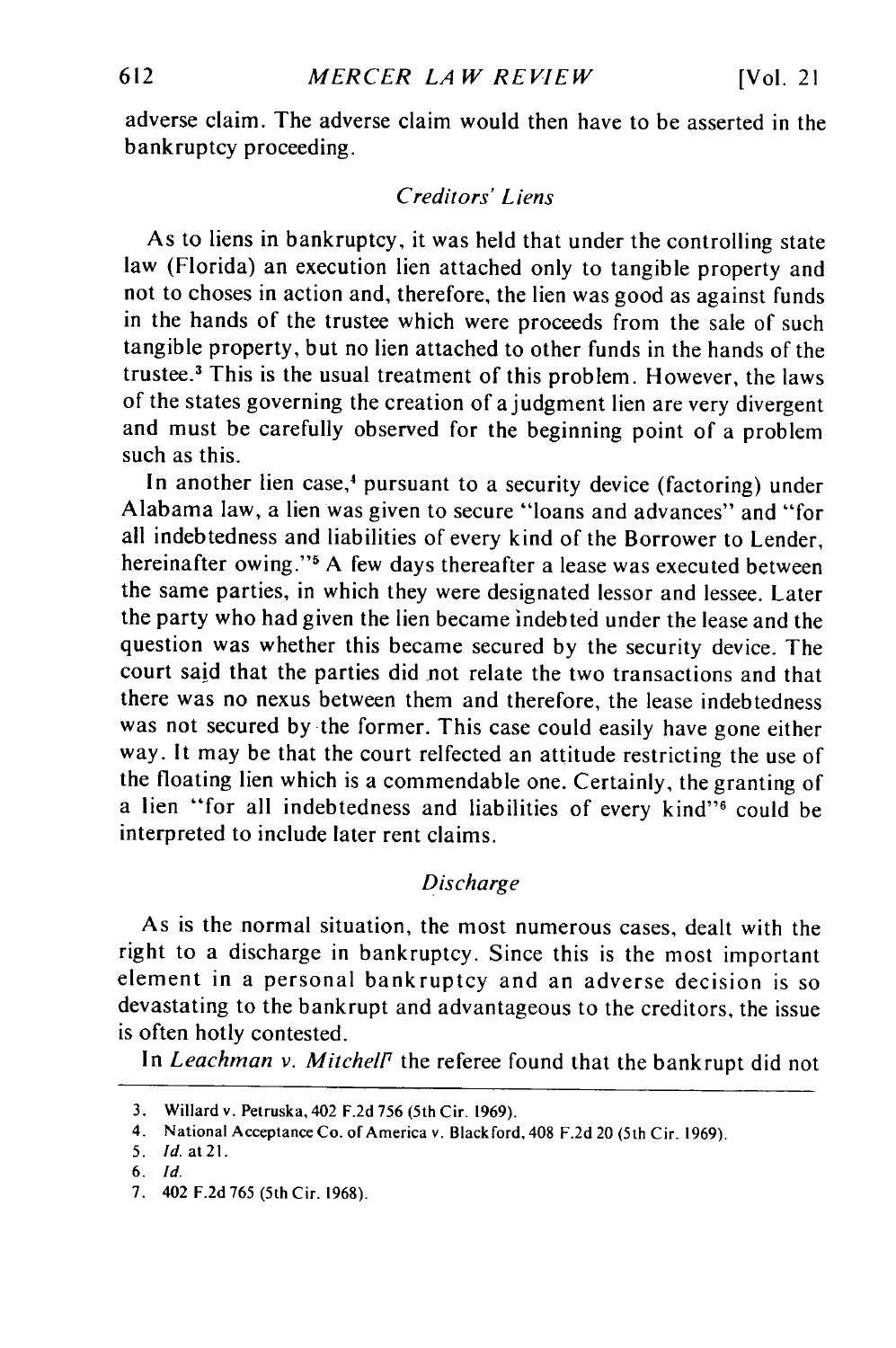make a fraudulent conveyance within twelve months, nor did he fail to keep required business records or fail to explain losses, as was affirmatively alleged as a basis for denying discharge. The court reemphasized the express philosophy of discharge as contained in the Bankruptcy Act and reflected by court decision, construing the Act liberally in favor of the bankrupt. The extent of this philosophy is evidenced in a later case in which a discharge was directed even though the bankrupt made materially false statements in writing to obtain credit **.** However, the facts in that case showed that the lender of the money, Robins Federal Credit Union, knew through Levins, its loan manager, that the statements were false and actually induced an affidavit swearing that all the debts were listed when Levins knew that such was not the case. The court, citing COLLIER **ON** BANKRUPTCY, stated however that  $\S$  14(c)(3) of the Bankruptcy Act "'should be confined to cases where the decision to give credit was induced by the false statement, which must have been, if not the moving cause behind the **. . .** of credit, a contributing cause, *i.e.*: The lender.  $\therefore$  must to an extent at least have relied upon it.'"<sup>9</sup> The court aptly stated, "The affidavit being knowingly false was a trap which afforded a perfect paper record on which to circumvent discharge of the debtor defaulted," and such selfdealing would not be tolerated.<sup>10</sup>

Debts created by fraud, embezzlement, misappropriation or defalcation, while acting as an office or in a fiduciary capacity, are excepted from a discharge granted in bankruptcy. A payment of salary to a partner while a partnership was insolvent, being not unlawful under the applicable laws, therefore did not form the basis for a debt excepted from a discharge in bankruptcy and so was discharged." It is suggested that the applicable law be carefully ascertained for that law may be very different in the several states.

## *United States Priority* Claims

In any year there will be a spate of cases dealing with the government or a governmental agency and its claim against a bankrupt's estate. This is true of the Fifth Circuit cases for the past year. Three of these deal with the priority claim of the Small Business Administration<sup>12</sup> (hereafter

<sup>8.</sup> Swint v. Robins Federal Credit Union, 415 F.2d 179 (5th Cir. 1969).

<sup>9.</sup> **Id.** at 182.

<sup>10.</sup> Id. at 184.

**I1.** Wilson v. Button, 404 F.2d 309 (5th Cir. 1968).

<sup>12.</sup> Tampa Wholesale Electric, Inc. v. Fonte, 409 F.2d **501** (5th Cir. 1969); United States v. Brocato, 403 F.2d **105** (5th Cir. 1968).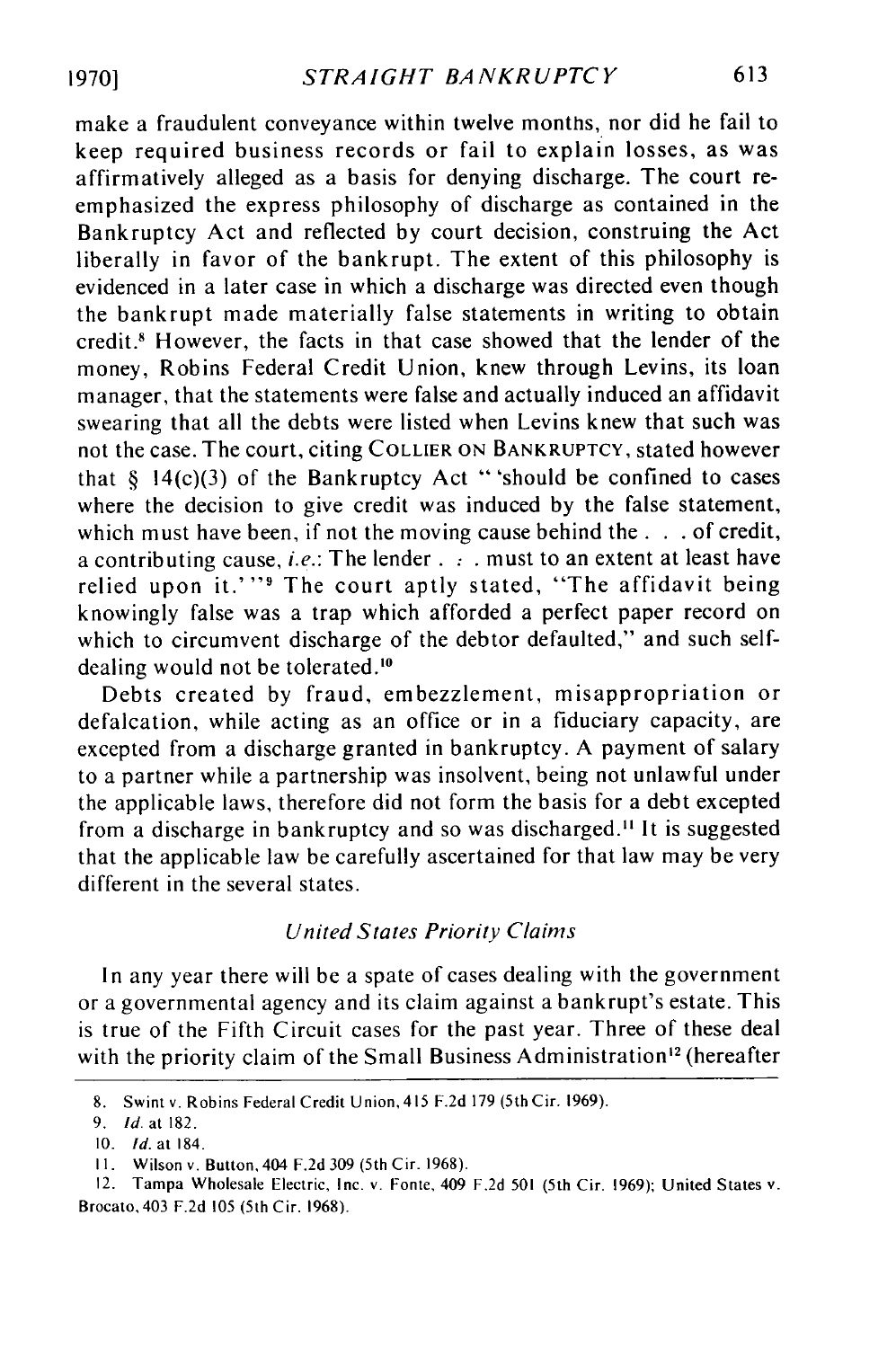referred to as SBA) and one involves tax claims by the Commissioner of Internal Revenue.<sup>13</sup>

In *United States v. Brocato<sup>14</sup>* the court held that under the particular arrangement between the SBA and the lending bank whereby the SBA guaranteed bankrupt's repayment of the loan in case of bankruptcy, no debt was owed to the SBA prior to bankruptcy, nor did the SBA have beneficial ownership of the debts prior to the bankruptcy. As this prior obligation or ownership is required for the assertion of a priority claim it was disallowed as such. A later case,<sup>15</sup> on casual reading, seems to go contrary to the *Brocato* case, but it does not, as the question of the priority of the SBA claim was not raised and was treated as entitled to priority. A later assignment was held to carry the priority with it.

## *Fraudulent Conveyances*

Shortly before bankruptcy, there is a tendency for some to forestall its effects upon them by transfers of property. These transfers are subject to circumspection of the Bankruptcy Act and many are designated as fraudulent and voidable by the trustee.<sup>16</sup> A very common type of voidable transfer is one made by a husband to a wife. A variation of this occurred in *Seaton v. Sills.'7* In this case the bankrupt was a corporation wholly owned by the husband and the transfer held to be fraudulent and void was a transfer by the corporation to a former wife. Payments shortly before bankruptcy by a corporation to one indirectly in control of the corporation are also subject to the watchful eye of the Act, as illustrated by *Tinney Produce Co. v. Phillips"* in which it was held that payments by a corporation to the advantage of one who had an option to acquire all the stock of the company, and had the officers under his power to displace them, was a fraudulent transfer voidable by the trustee.

## *Voidable Preferences of Transfers*

A second type of transfer frowned upon in bankruptcy is a payment made to favored creditors shortly before bankruptcy. These transfers to creditors made shortly before bankruptcy are designated preferences

<sup>13.</sup> Moorev. United States, 412 F.2d974 (5thCir. 1969).

<sup>14. 403</sup> F.2d 501 (5th Cir. 1969).

**<sup>15.</sup>** Tampa Wholesale Electric, Inc. v. Fonte, 409 F.2d 501 (5th Cir. 1969).

<sup>16.</sup> Bankruptcy Act, § 67(d)(2)(a), **II** U.S.C. § 107(d)(2)(a) (1964).

<sup>17. 403</sup> F.2d710(5thCir. 1968).

<sup>18. 415</sup> F.2d 511 (5thCir. 1969).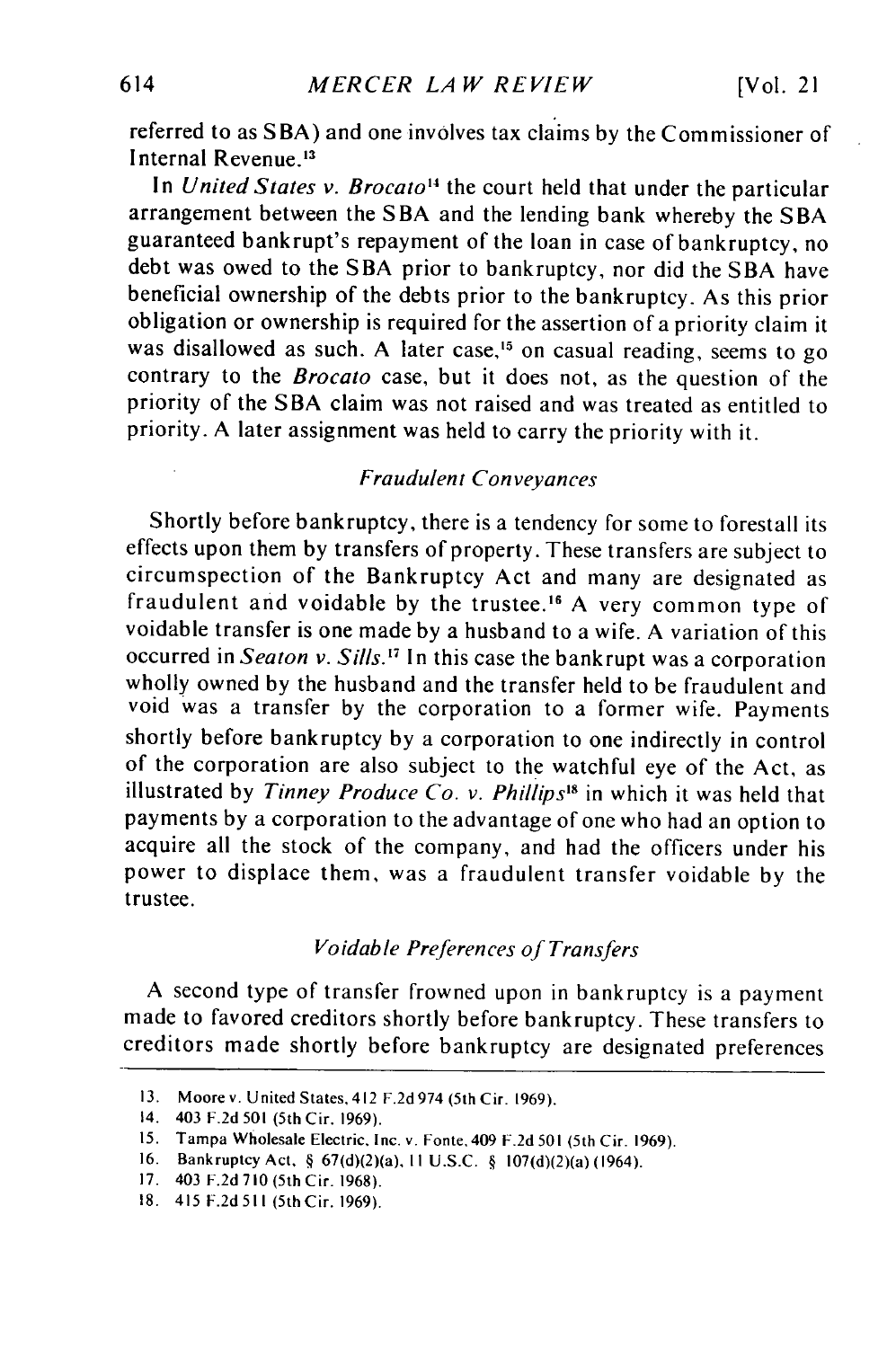and, if made under certain circumstances, are voidable by the trustee in bankruptcy. In *Electric Constructors, Inc. v. Azar,'8* it was held that payments made to Constructors Inc. for merchandise purchased earlier was a voidable preference under Section 60 of the Bankruptcy Act,<sup>20</sup> and in *Mobilift* Equipment of *Florida, Inc. v. Bryan,"'* it was held that a transfer preferential under Florida law<sup>22</sup> was voidable by the trustee under  $\delta$  70(e) of the Bankruptcy Act,<sup>23</sup> which authorizes the trustee to avoid any transfer which under any federal or state law is voidable for any reason by a creditor of the bankrupt. The unusual aspect of this case is that a state's definition of a voidable preference is used rather than the Bankruptcy Act's definition.

#### Exemptions

Probably the most important feature of an individual's bankruptcy, after his discharge right, is the right to claim the exemptions granted him by State and United States laws.<sup>24</sup> In *Thompson v. Powell*,<sup>25</sup> it was held that an amendment to exemption claims should be liberally allowed, and reiterated that a bankrupt should not be deprived of his exemptions by a narrow or strict interpretation of laws which were passed for his benefit and prompted by a humane public policy. This case is a current example of the general attitude of the courts in bankruptcy policy. Again, this amending policy is illustrated in *Sturdevant v. Maley*,<sup>26</sup> where it was held that amendment of specifications of objections to discharge after the last day for filing objections to discharge should be permitted and should be freely granted when justice is served.

<sup>19. 405</sup> F.2d 475 (5th Cir. 1968).

<sup>20.</sup> II U.S.C. § 96 (1964).

<sup>21. 415</sup> F.2d 841 (5thCir. 1969).

<sup>22.</sup> **FLA. STAT. ANN.** § 608.55 (1956).

<sup>23.</sup> II U.S.C. § 110(a) (1964).

<sup>24.</sup> Bankruptcy Act, § 6, II U.S.C. § 24, and Bankruptcy Act, § **7;** II U.S.C. § 25(a)(8) (1964).

<sup>25. 413</sup> F.2d 276 (5th Cir. 1969).

<sup>26. 415</sup> F.2d 465 (5th Cir. 1969).